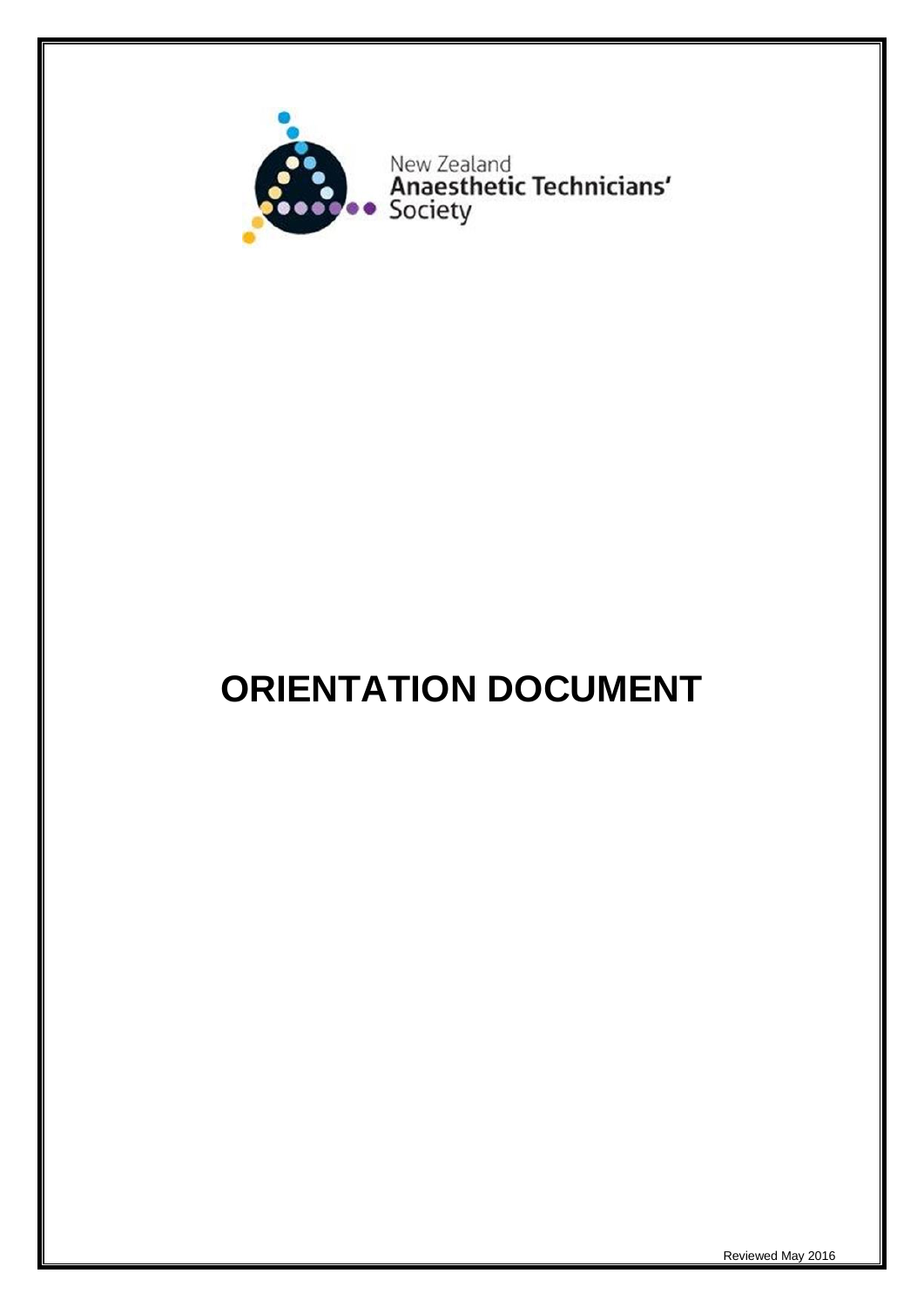# **Name:**

# **Registered Anaesthetic Technician**

This document is an assessment tool for Qualified Anaesthetic Technicians who are being orientated into a new department.

The completion of the following documentation ensures a safe and comprehensive orientation programme into a new clinical environment.

#### **Note:**

**If any of the assessments cannot be completed due to equipment not present in your hospital or procedures are not carried out in your hospital then a discussion to demonstrate understanding is acceptable.**

#### **Contents**

- $\triangleright$  Self Assessment
- $\triangleright$  Machine Check
- $\triangleright$  Clinical Skills
- > Theoretical
	- o Advanced anaesthetic knowledge and Crisis management
	- o Pharmacy
	- o Equipment
	- o Airway management
	- o Fluid management

#### **Self Assessment**

A self-assessment form is to be completed by the Anaesthetic Technician, highlighting clinical experience and any continuing education opportunities they may wish to attain in the future

#### **Machine Check Assessment**

The Reg. A/T has successfully completed the Orientation Machine Check and clinical skills assessment following the Guideline for Machine Testing (as per NZATS guidelines) and Departmental Guidelines. This assessment must be completed by the Educator and/or Charge Technician, or appropriately qualified anaesthetic technician (AUT National Examiner or Work Place Assessor - WPA).

#### **Clinical and Technical**

Clearly stated clinical and technical skills must be assessed by the Charge Registered Anaesthetic Technician and/or Educator of the hospital where the Reg. A/T is employed. Please indicate the position of the assessor if the assessments are not completed by a Charge Technician.

#### **Theoretical**

Clearly stated clinical and technical skills must be assessed by the Charge Registered Anaesthetic Technician and/or Educator of the hospital where the Reg. A/T is employed. Please indicate the position of the assessor if the assessments are not completed by a Charge Technician.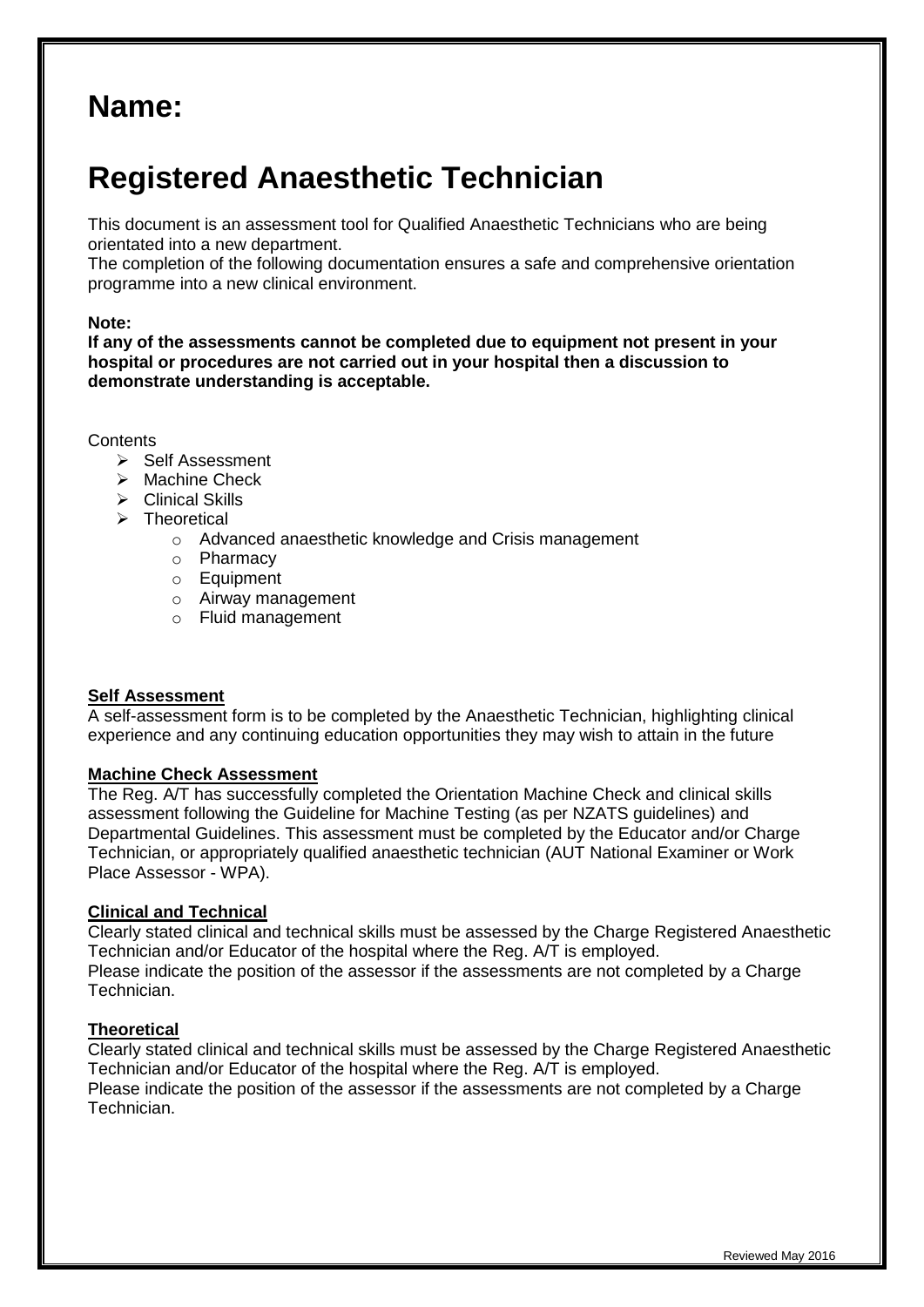Name of hospital:

Date of employment: Date of Assessment:

## **1. Self Assessment Section**

### **Machine Check Assessment**

Do you feel competent to check the anaesthetic machine/s to NZATS' guidelines and rectify faults? Yes / No

Comments:

| <b>Airway Management</b>                                                   | <b>Yes</b> | <b>No</b> |
|----------------------------------------------------------------------------|------------|-----------|
| Are you confident in assisting with the following:                         |            |           |
| Insertion of all airway adjuncts available in your hospital<br>≻           |            |           |
| Rapid sequence induction<br>≻                                              |            |           |
| $\triangleright$ Difficult intubation                                      |            |           |
| Preparation and management of Invasive airways<br>➤                        |            |           |
| <b>Technical Skills</b>                                                    | <b>Yes</b> | <b>No</b> |
| Are you confident setting up the following monitor displays?               |            |           |
| $\triangleright$ CVP                                                       |            |           |
| $\triangleright$ Arterial                                                  |            |           |
| $\triangleright$ Entropy/BIS                                               |            |           |
| Temperature<br>➤                                                           |            |           |
| Are you familiar with troubleshooting vaporiser faults?                    |            |           |
| Are you familiar with the functions and components of the Defibrillator?   |            |           |
| If available, can you set up and troubleshoot the Sonsosite machine?       |            |           |
| Are you confident using the following equipment                            |            |           |
| $\triangleright$ ISTAT                                                     |            |           |
| $\triangleright$ Glucometer                                                |            |           |
| $\triangleright$ Blood gas machine                                         |            |           |
| Can you readily find the location of:                                      | <b>Yes</b> | <b>No</b> |
| $\triangleright$ Ice and cold IV solutions                                 |            |           |
| > Tracheostomy Tubes                                                       |            |           |
| $\triangleright$ Chest drain equipment                                     |            |           |
| $\triangleright$ Emergency Trolley                                         |            |           |
| $\triangleright$ Difficult Intubation Trolley                              |            |           |
| Latex Allergy equipment<br>➤                                               |            |           |
| Malignant Hyperthermia equipment<br>➤                                      |            |           |
| Intralipid solutions<br>➤                                                  |            |           |
| Fire alarms and display units<br>➤                                         |            |           |
|                                                                            |            |           |
| Fire extinguishers and/or blankets<br>➤                                    |            |           |
| Bulk gas display panel and/or Guages<br>➤                                  |            |           |
| <b>Paediatrics</b>                                                         | <b>Yes</b> | <b>No</b> |
| Are you confident in assisting the anaesthetist in paediatric Anaesthesia? |            |           |
|                                                                            |            |           |
| Identify correct ET Tube and LMA sizes                                     |            |           |
| Securing arterial and IV lines                                             |            |           |
| Maintaining an airway                                                      |            |           |
| Preparing IV lines and/or pumps as per hospital protocol                   |            |           |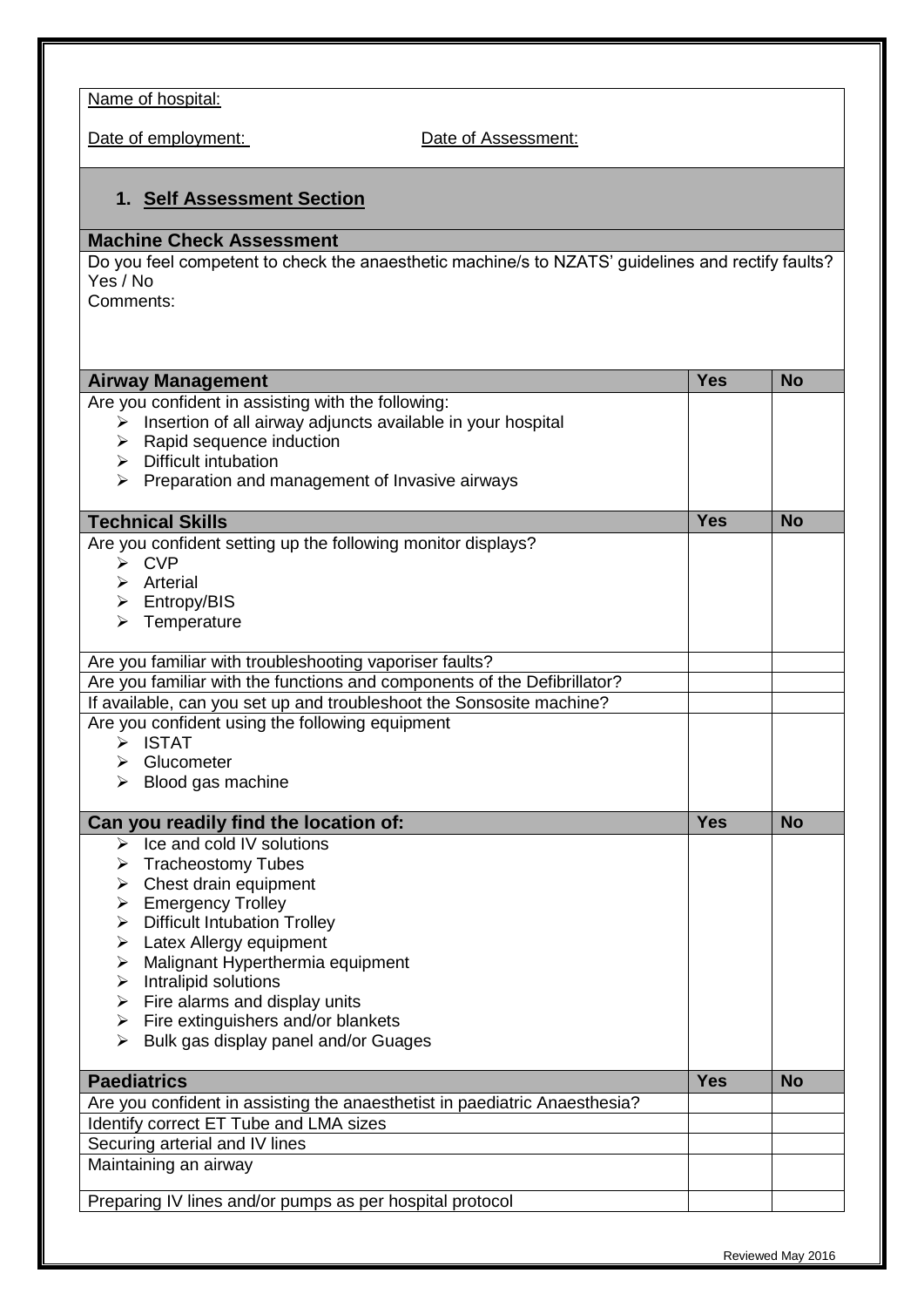| <b>Patient Transport</b>                                                                           | <b>Yes</b> | <b>No</b> |
|----------------------------------------------------------------------------------------------------|------------|-----------|
| Are you familiar with the internal and/or external patient transport and transfer<br>processes?    |            |           |
| Are you familiar with the transport ventilator and monitors?                                       |            |           |
| Can you identify the location of the transport suction units and confidently<br>operate the units? |            |           |
| Can you identify the contents of the transport kit?                                                |            |           |
| <b>Professional Development</b>                                                                    | <b>Yes</b> | <b>No</b> |
| Have you completed the following hospital competencies:                                            |            |           |
| $\triangleright$ Intravenous Cannulation                                                           |            |           |
| $\triangleright$ Fire and Disaster                                                                 |            |           |
| $\triangleright$ Cultural Safety                                                                   |            |           |
| Have you completed a Professional Development Portfolio?                                           |            |           |
|                                                                                                    |            |           |
|                                                                                                    |            |           |
|                                                                                                    |            |           |
| Are there any clinical areas you would like an opportunity for continuing education? If yes please |            |           |
| state:                                                                                             |            |           |
|                                                                                                    |            |           |
|                                                                                                    |            |           |
|                                                                                                    |            |           |
|                                                                                                    |            |           |
|                                                                                                    |            |           |
|                                                                                                    |            |           |
|                                                                                                    |            |           |
|                                                                                                    |            |           |
|                                                                                                    |            |           |
|                                                                                                    |            |           |
|                                                                                                    |            |           |
|                                                                                                    |            |           |
|                                                                                                    |            |           |
|                                                                                                    |            |           |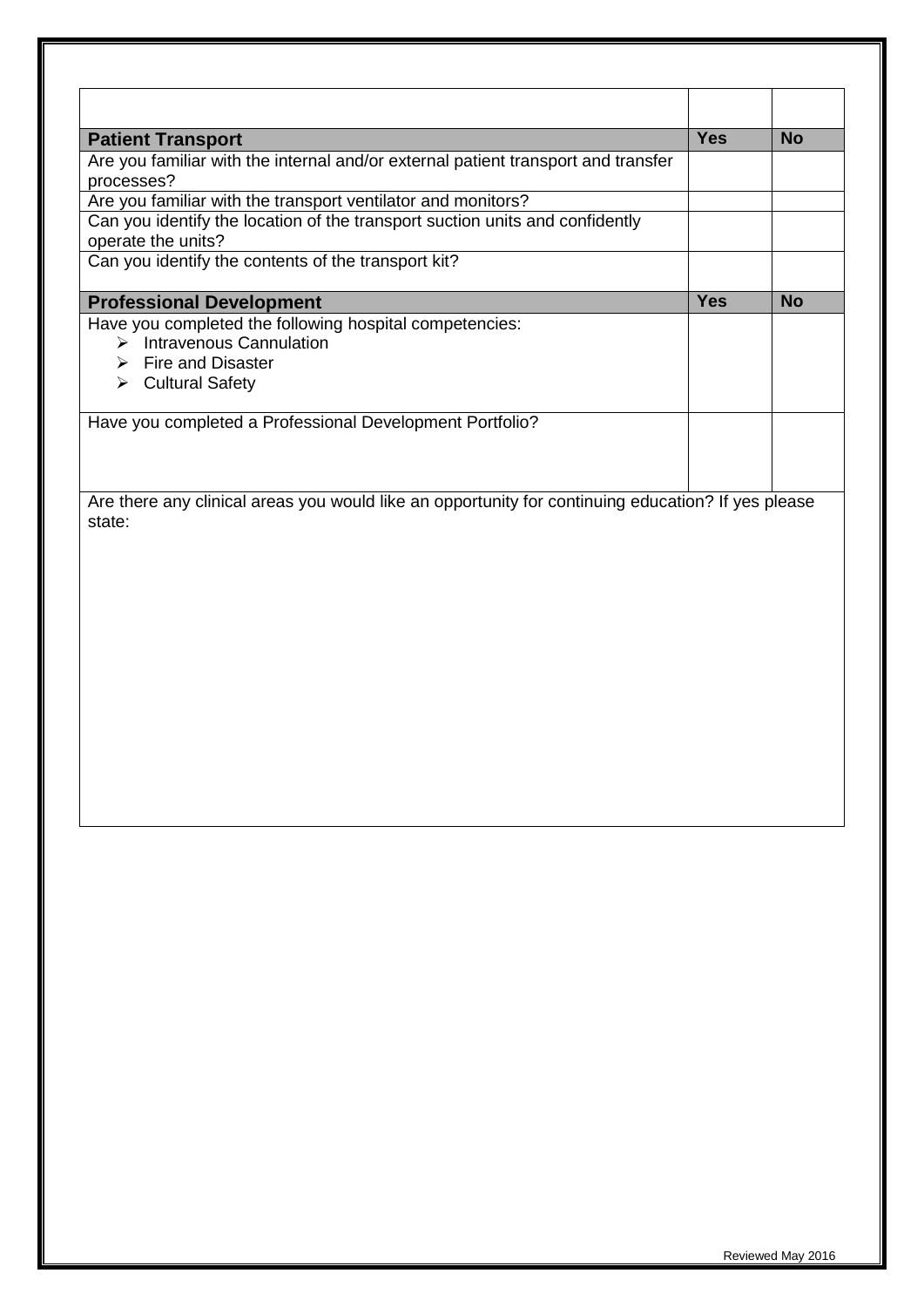### **2. Clinical Assessment**

The following sections are to be completed by a Charge Registered Anaesthetic Technician and/or Educator/WPA

| <b>Machine check</b>                                                                                                                                                                                                                                                                                                                                                                 | <b>Yes</b> | <b>No</b> |
|--------------------------------------------------------------------------------------------------------------------------------------------------------------------------------------------------------------------------------------------------------------------------------------------------------------------------------------------------------------------------------------|------------|-----------|
| The Reg. A/T has passed a Level 2 and Level 3 machine check assessment<br>according to NZATS guidelines                                                                                                                                                                                                                                                                              |            |           |
| The Reg. A/T can identify and rectify faults in the anaesthetic machine                                                                                                                                                                                                                                                                                                              |            |           |
| The Reg. A/T demonstrates appropriate cleaning of the anaesthetic machine<br>and equipment between each case and at the end of the operating list                                                                                                                                                                                                                                    |            |           |
| <b>Airway</b>                                                                                                                                                                                                                                                                                                                                                                        | <b>Yes</b> | <b>No</b> |
| The Reg. A/T demonstrates the following skills:<br>$\triangleright$ Bag/mask ventilation<br>Jaw thrust<br>➤<br>$\triangleright$ Cricoid pressure<br>$\triangleright$ BURP                                                                                                                                                                                                            |            |           |
| The Reg. A/T expertly assists and prepares for the following:<br>$\triangleright$ Guedal and Nasopharyngeal airway insertion<br>$\triangleright$ LMA insertion/removal<br>$\triangleright$ Intubation<br>$\triangleright$ Extubation<br>$\triangleright$ Rapid Sequence Induction<br>Extubation of Rapid Sequence Induction patients<br>$\triangleright$ Invasive airway preparation |            |           |
| <b>Technical Skills</b>                                                                                                                                                                                                                                                                                                                                                              | <b>Yes</b> | <b>No</b> |
| The Reg. A/T prepares and understands the benefits and complications of:<br>$\triangleright$ IV lines<br>$\triangleright$ Standard<br>$\triangleright$ Warmers<br>$\triangleright$ Rapid Infusion Devices                                                                                                                                                                            |            |           |
| The Reg. A/T prepares arterial / CVP lines including the setting up of the<br>monitor and zeroing of each transducer                                                                                                                                                                                                                                                                 |            |           |
| The Reg. A/T demonstrates the use and care of the following equipment:<br>Sonosite machine<br>Defibrillator<br>⋗<br>Fibre optic scopes<br>➤<br>Point of Care Equipment:<br><b>ISTAT</b><br>$\circ$<br>Glucometer<br>$\circ$<br>Blood gas machine<br>$\circ$                                                                                                                          |            |           |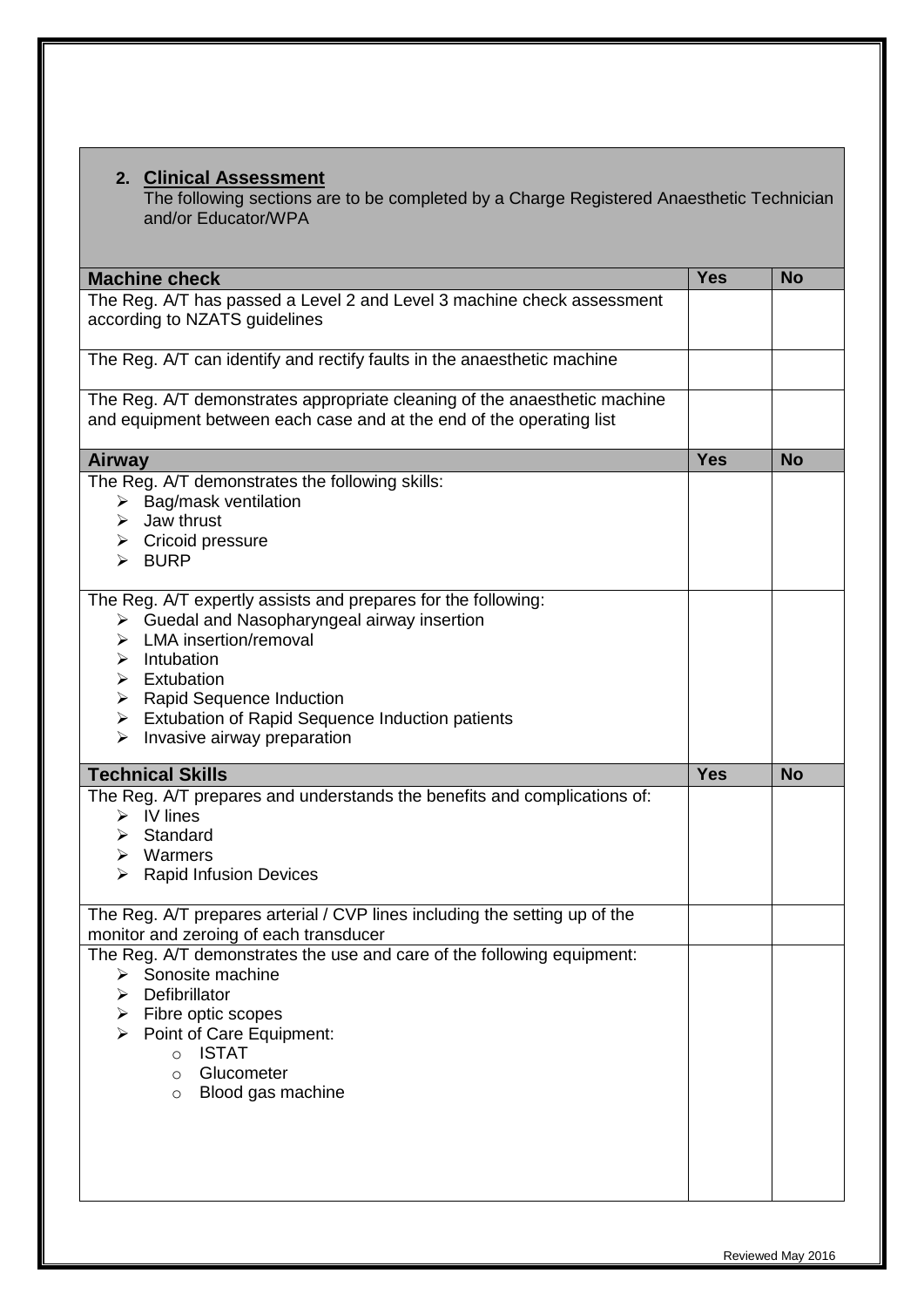| <b>Equipment use and care</b>                                                                            | <b>Yes</b> | <b>No</b> |
|----------------------------------------------------------------------------------------------------------|------------|-----------|
| The Reg. A/T demonstrates knowledge of anaesthetic equipment and                                         |            |           |
| practices according to hospital and NZATS standards and completes the                                    |            |           |
| following tasks:                                                                                         |            |           |
| $\triangleright$ Timely preparation of appropriate equipment                                             |            |           |
| $\triangleright$ Application of monitoring                                                               |            |           |
| > Appropriate cleaning and correct disposal of equipment at the end of<br>$\triangleright$ the procedure |            |           |
| $\triangleright$ Checking and troubleshooting                                                            |            |           |
| $\triangleright$ Restocking                                                                              |            |           |
|                                                                                                          |            |           |
| <b>Regional</b>                                                                                          | <b>Yes</b> | <b>No</b> |
| The Reg. A/T prepares and demonstrates an understanding of:                                              |            |           |
| $\triangleright$ Patient positioning                                                                     |            |           |
| $\triangleright$ Psychological support to the patient and communication with inter-                      |            |           |
| disciplinary team to ensure dignity and safety of the patient is                                         |            |           |
| maintained.                                                                                              |            |           |
| $\triangleright$ Timely preparation of appropriate equipment and drugs required                          |            |           |
| $\triangleright$ Timely application of monitoring and baseline reading taken                             |            |           |
| $\triangleright$ IV Equipment                                                                            |            |           |
| $\triangleright$ Sterile Technique                                                                       |            |           |
| $\triangleright$ The correct use of the nerve stimulator                                                 |            |           |
| $\triangleright$ Correct disposal and cleaning sequence                                                  |            |           |
| > Potential complications of Regional Anaesthesia                                                        |            |           |
| <b>Paediatrics</b>                                                                                       | <b>Yes</b> | <b>No</b> |
| The Reg. A/T prepares and demonstrates an understanding of:                                              |            |           |
| $\triangleright$ Fluid management                                                                        |            |           |
| $\triangleright$ Ventilation                                                                             |            |           |
| $\triangleright$ Gas induction                                                                           |            |           |
| $\triangleright$ Airway management – tube sizes                                                          |            |           |
| $\triangleright$ The Reg. A/T discusses Major anatomical differences in paediatrics                      |            |           |
| that affect anaesthesia                                                                                  |            |           |
|                                                                                                          |            |           |
|                                                                                                          |            |           |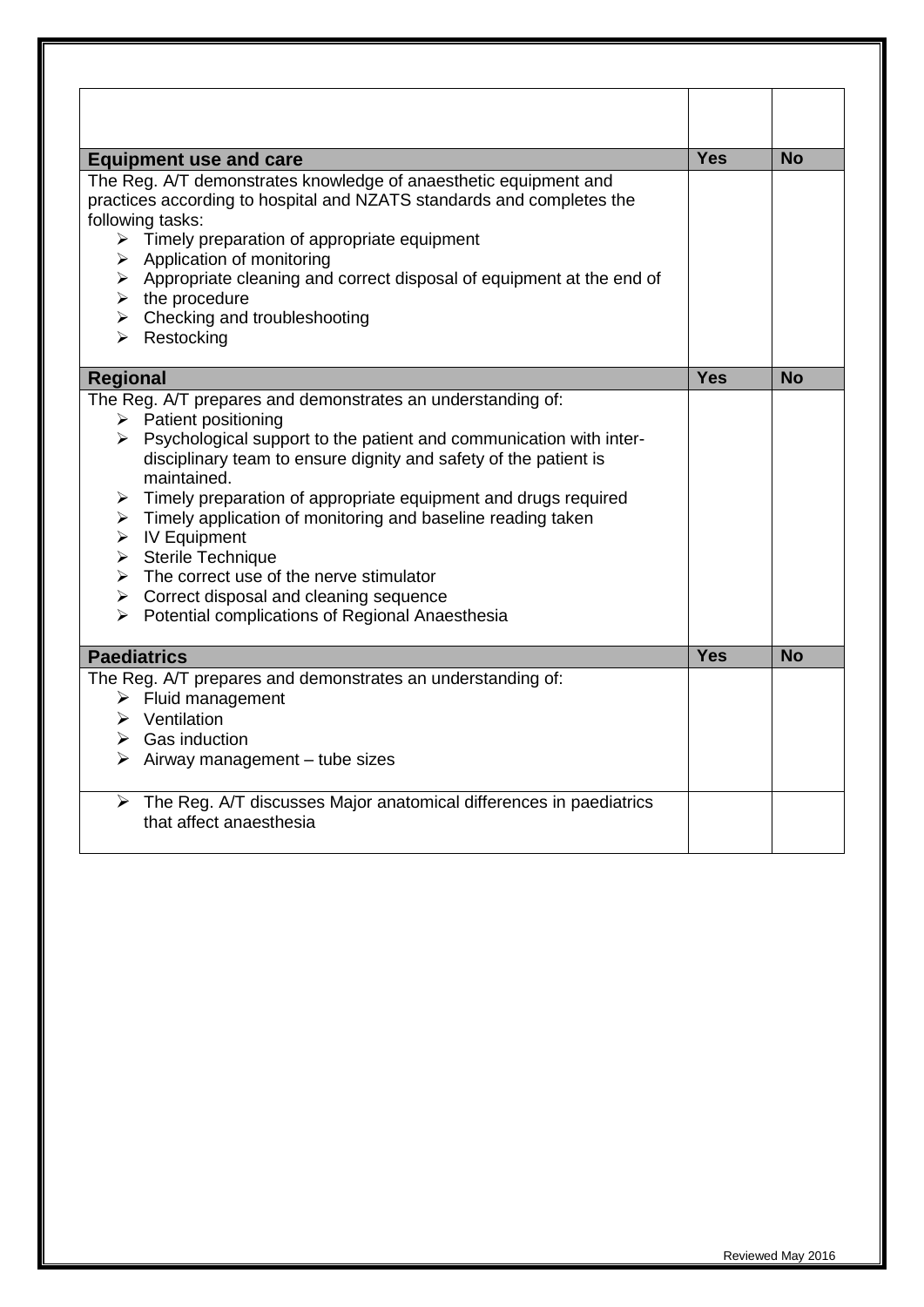| <b>General Knowledge</b>                                                                                                               | <b>Yes</b> | <b>No</b> |
|----------------------------------------------------------------------------------------------------------------------------------------|------------|-----------|
| The Registered Anaesthetic Technician identifies actions for management of:-                                                           |            |           |
| $\triangleright$ Hypoxia                                                                                                               |            |           |
| $\triangleright$ Hypotension                                                                                                           |            |           |
| $\triangleright$ Hypertension                                                                                                          |            |           |
| $\triangleright$ AF, VF and VT                                                                                                         |            |           |
| Hypothermia                                                                                                                            |            |           |
| The presentation and management of:                                                                                                    |            |           |
| $\triangleright$ Cardiac arrest                                                                                                        |            |           |
| $\triangleright$ Anaphylaxis                                                                                                           |            |           |
| $\triangleright$ Local Toxicity                                                                                                        |            |           |
| Malignant Hyperthermia<br>➤                                                                                                            |            |           |
| The pre operative Check in and the importance of:                                                                                      |            |           |
| $\triangleright$ Informed consent                                                                                                      |            |           |
| Handing over<br>➤                                                                                                                      |            |           |
| $\triangleright$ Information required from patient<br><b>Correct completion of Documentation</b><br>➤                                  |            |           |
|                                                                                                                                        |            |           |
| <b>Equipment</b>                                                                                                                       | <b>Yes</b> | <b>No</b> |
| Gas cylinders                                                                                                                          |            |           |
| $\triangleright$ Can correctly identify the colour coding for oxygen, nitrous oxide and                                                |            |           |
| medical air                                                                                                                            |            |           |
| $\triangleright$ Can change an empty cylinder on the Anaesthetic machine<br>Can correctly identify and change a faulty bodok seal<br>➤ |            |           |
|                                                                                                                                        |            |           |
| <b>Airway Knowledge</b>                                                                                                                | <b>Yes</b> | <b>No</b> |
| Discusses actions for                                                                                                                  |            |           |
| $\triangleright$ Identified difficult Airway                                                                                           |            |           |
| $\triangleright$ can ventilate/can't intubate                                                                                          |            |           |
| Difficult to ventilate/can't intubate                                                                                                  |            |           |
| Can't ventilate/can't intubate<br>➤                                                                                                    |            |           |
| Role and types of LMA for DI algorithms<br>➤                                                                                           |            |           |
| Identifies features of, and actions for the following emergence complications:                                                         |            |           |
| $\triangleright$ Obstructed airway                                                                                                     |            |           |
| $\triangleright$ Slow to wake                                                                                                          |            |           |
| $\triangleright$ Incomplete reversal                                                                                                   |            |           |
| $\triangleright$ Laryngospasm                                                                                                          |            |           |
| <b>Pharmacy</b>                                                                                                                        | <b>Yes</b> | <b>No</b> |
| Discusses the use of , storage of and legal responsibilities for:                                                                      |            |           |
| $\triangleright$ Opioids                                                                                                               |            |           |
| $\triangleright$ NM Blockers/reversals                                                                                                 |            |           |
| $\triangleright$ Local Anaesthetics                                                                                                    |            |           |
|                                                                                                                                        |            |           |
| Induction agents                                                                                                                       |            |           |